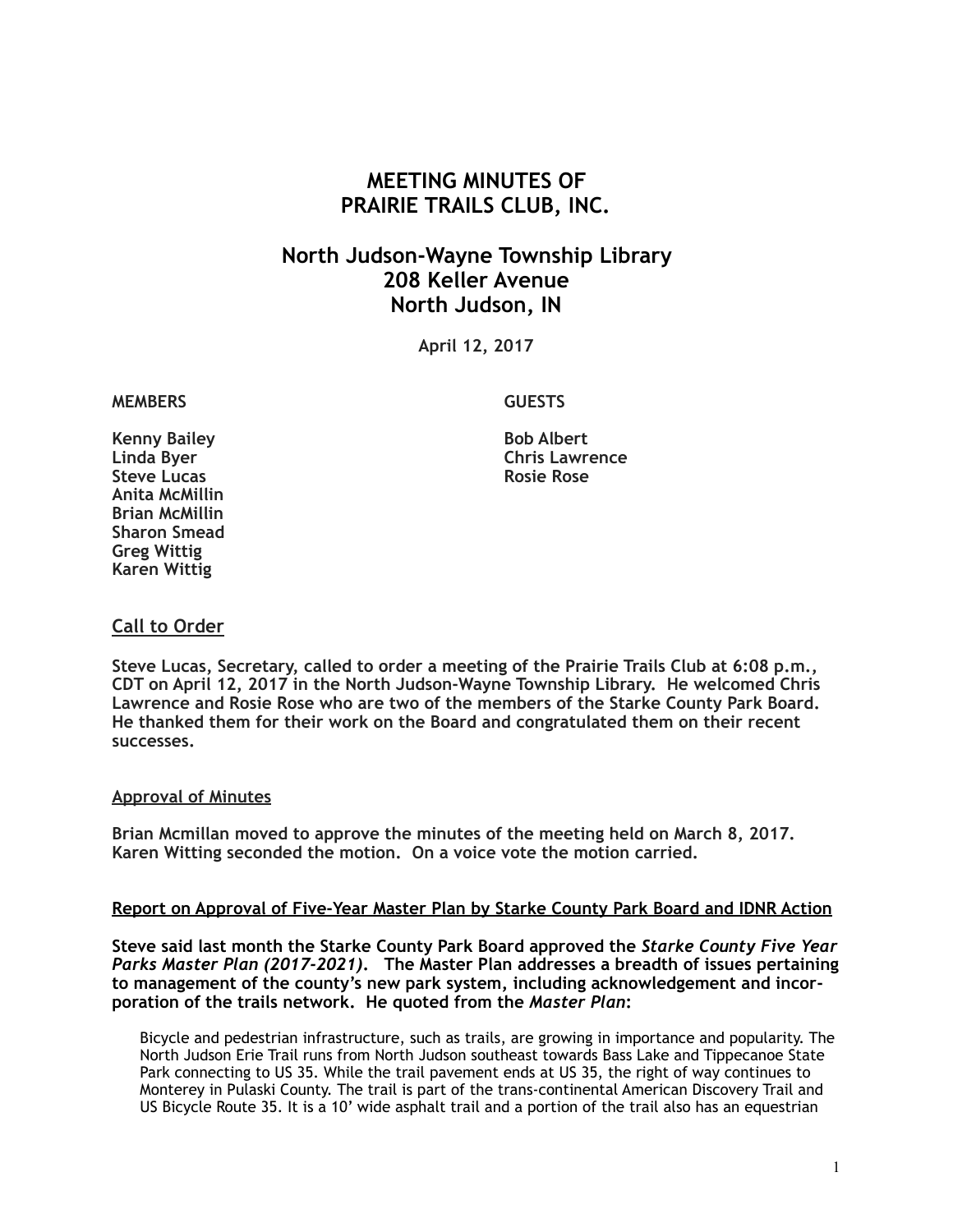trail adjacent to it. Opportunities for expanded trail systems must be integrated into future transportation planning in the county. Regional trail plans have been developed in recent years, and these plans should be analyzed for regional connections to Starke County.

#### **He added that the** *Master Plan* **makes the following recommendations with respect to the trail:**

The county should look into leasing the North Judson Erie Trail from the Hoosier Valley Railroad Museum. This could help improve maintenance and safety by being able to utilize county resources.

The county should also look to further develop the trail system, expanding upon the existing efforts such as regional trails and the North Judson Erie Trail. Additional connections to the trail and throughout the county should be explored as opportunities arise. The county should utilize existing planning efforts such as regional trail plans and the North Judson Erie Trail Future Vision Phase Plan created by Lucas Corral Interpretive Design to plan future routes and help acquire trail funding through INDOT or other programs such as IDNR's Recreational Trail Program.

**The process for development of the** *Master Plan* **included oversight and structure from the Indiana Department of Natural Resources. Deb Mix, President of the Starke County Park Board, last night announced the DNR has now approved the Master Plan. Rosie Rose said DNR approval qualified the Board to apply for grants, including for matters which may be of particular interest to trail users. Chris Lawrence said he and Rosie volunteered to attend tonight's meeting to acquaint themselves with the functioning of the PTC and with the hope cooperation will support projects of importance to the networking of Starke County parks and trails.**

#### **Report on Approval by Starke County Commissioners of Three Share-the-Road Connectors described in PTC Vision Plan**

**Steve reported that on April 3 on behalf of the PTC, Bruce Fingerhut and he requested the Starke County Commissioners to designate motor vehicle and bike share-the-road status for three roads, similar to what the Commissioners approved last September for two roads toward Pulaski County and the Panhandle Pathway. Our requests were (1) north from the North Judson Erie trail to Bailey's Discount Center on Range Road; (2) east briefly on CR 800 South then north on CR 450 East to CR 210 on the southwest side of Bass Lake; and (3) east on CR 800 South and north on CR 600 East to State Road 10 near the Bass Lake Beach. Starke County Highway Superintendent, Rik Ritzler, was present to lend support. The requests would advance the PTC's Future Vision Phase Plan and the Starke County Parks Five-Year Plan. "We urged that approval would assist connectivity to and use of the NJ Erie Trail, US Bike Route 35, and American Discovery Trail. With these designations the PTC would in coordination with the County Highway Department help place, develop and maintain effective signage to benefit of bicyclists and the general public." The Commissioners approved our request unanimously.** 

#### **Consideration of Strategy for Developing Uniformity and Branding of Signage and Information Stream**

**Steve said he hoped the membership would consider establishing uniform approaches to signage and to media communications. The American Discovery Trail has a distinctive national logo. An Indiana logo for US Bike Route 35 is in the final stages of development. The Starke County Park Board and Starke County Highway Department are developing way-finding signage to park facilities. Mary Perren, News Director for Kankakee Valley**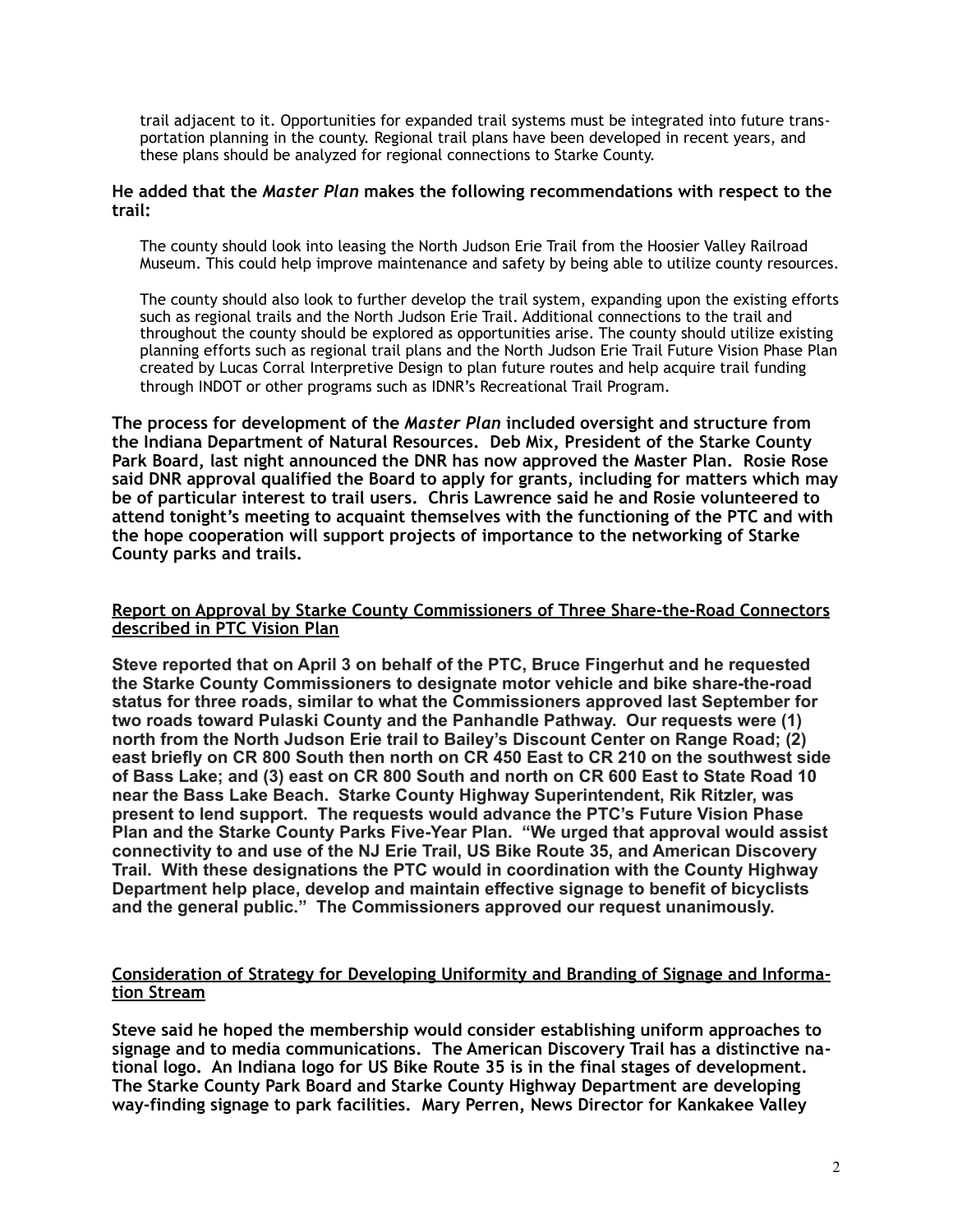**Broadcasting, and Pamela Varchetto, reporter for the** *Leader* **of Starke County of the Pilot News Group, have expressed interest in an information stream from the PTC. The** *Leader* **may have a feature article covering the PTC next week.** 

**Steve said what we commonly call "the trail" goes by multiple names and signage. "We can better serve our users, and make a stronger organizational statement, if we agree upon standards and designs for signage which are consistent, coordinated among organizations, and aesthetically pleasing." He suggested forming a committee within the PTC that would invite participation by the Starke County Park Board, the Starke County Highway Department, and the HVRM regarding standards and goals for uniform signage along the trail and its connectors and related trails. "In particular we'd focus on where a trail can be used to access park properties within Starke County. A second purpose of the committee would be to develop a protocol for providing information of interest to media, including cooperative efforts with the Starke County Park Board and the HVRM."** 

**The members had numerous questions concerning need. Bryan McMillin said he was comfortable being a PTC worker but less so in a committee structure. Sharon Smead acknowledged the importance of having good media relations but expressed concerns for offering information effectively. After an extended discussion the members agreed the item should be tabled for further consideration at the May meeting.** 

## **Update on Request to IRS to Approve PTC as a 501(c)(3) Organization**

**Steve said Kathy asked him to pass along her regrets for not attending the meeting due to a family medical issue. She continues to pursue IRS approval of 501(c)(3) status for the PTC. On Saturday she received a letter from the IRS asking us to file a Form 900-N for tax-exempt organizations not required to file Form 990 or 990-EZ. The form represents that the PTC is active and generally earns less than \$50,000 in any one filing year. The filing is sometimes referred by the IRS as an "e-Postcard". Kathy tendered a completed Form 900-N by email on Monday, and later in the day the IRS emailed a return filing acceptance. She hopes to receive IRS confirmation of the PTC's successful 501(c)(3) status by the end of April. If that does not occur Kathy will call the IRS for a status report.** 

#### **Update on Discussion for Possible Trail Lease between HVRM and Starke County**

**Bob Albert said he and Cory Bennett met with their attorney, Todd Wallsmith, about ten days ago to discuss the development of a trail lease between the Hoosier Valley Railroad Museum and Starke County. Wallsmith was working on the outline for a lease, and Bob had hoped to have the outline but as yet did not. He said the HVRM Board members were "basically all in favor of a lease," and since the financials would be "basically zero," he thought the Board was authorized to take action. Bob said Wallsmith indicated that Starke County would write the lease proposal.** 

### **Announcement of the Marshall County Horse Association Trail Workday on May 6 and PTC Participation as a Joint Event**

**Sharon said the Marshall County Horse Association has agreed to undertake an NJ Erie Trail workday on May 6 as one of its official activities. After personally surveying the trail from C.R. 250 West and southeasterly and after discussions with Bruce Fingerhut, she concluded the greatest need was between C.R. 300 East and C.R. 400 East. Sharon said her hope was that the Marshall County Horse Association and the PTC might undertake the**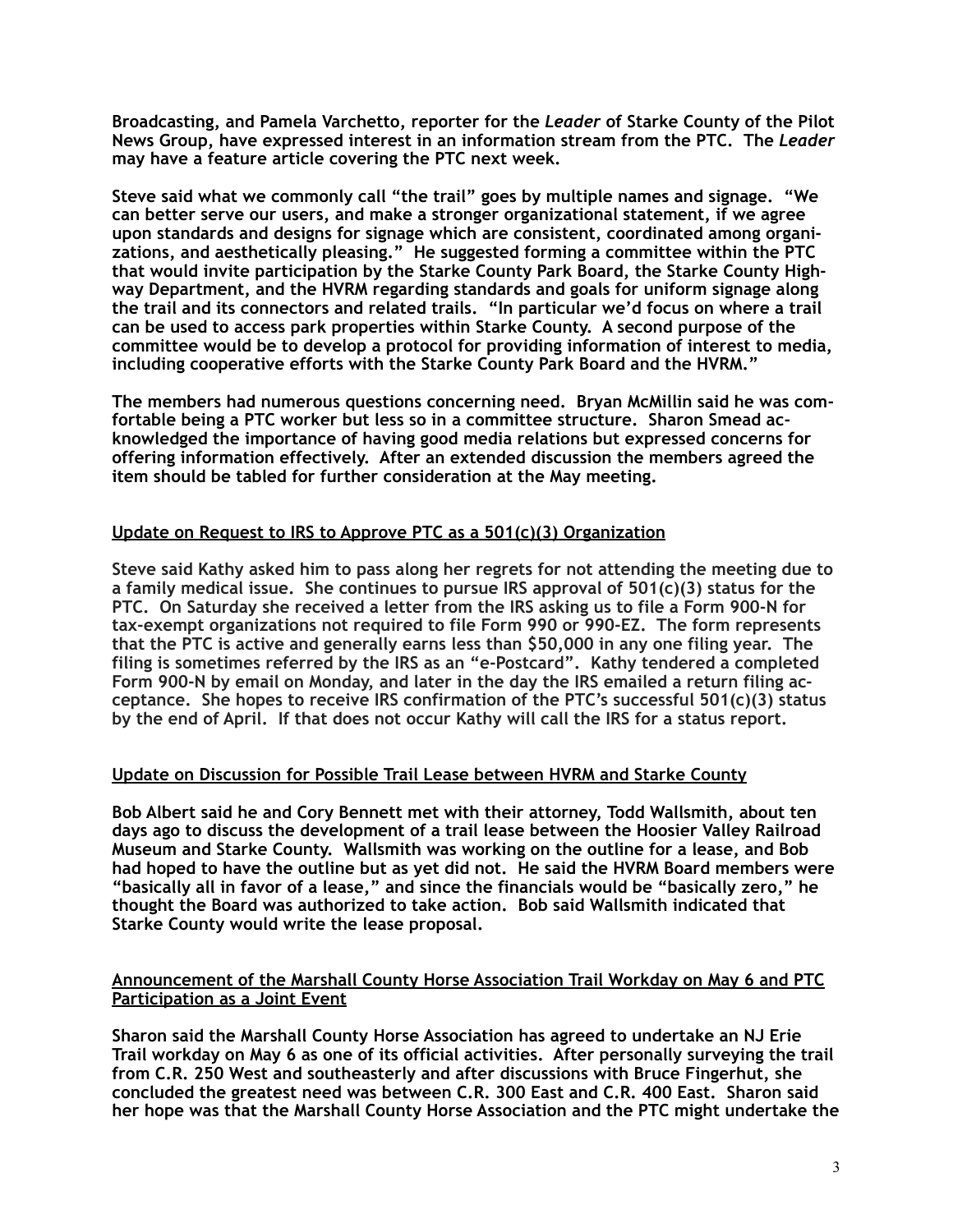**workday jointly. This year's event would be modest but could lead to an annual event if successful. Bryan and Anita Mcmillin, Paul Byer, and Steve and Kathy Lucas plan on participating on behalf of the PTC. Sharon agreed this participation was enough to consider it a joint event.** 

**Linda Byer said the honeysuckle has probably already leafed out sufficiently that chemical treatments to kill cut plans can be successful. She was confident plants could be treated effectively by May 6. Linda said if not chemically treated the effort will be unsuccessful and perhaps even counterproductive. Sharon said she hoped that eventually the Horse Association might help with the cost of chemicals, but she did not have approved funding for this year. Linda said she believed the PTC may have some chemicals available. If not the group agreed the PTC should make reasonable purchases of chemicals.** 

**Sharon said she expected Horse Association participants can use Billy Bope's property as a staging area, reducing the need for vehicles along the trail. Linda said Bope's property is south along C.R. 300 East. PTC members encouraged available persons to help with what can be a productive joint event. Sharon said she would later provide details concerning at what time and where the workday would begin.**

#### **Update on First Annual 5K Color Walk-Run on June 3 in Celebration of National Trails Day and Scheduling of Committee Meeting**

**Kenny Bailey reported the committee was scheduled to meet on April 20, 2017 at 6:00 p.m., CDT, at the offices of Osborne Advantage Real Estate on 202 Schricker Avenue in North Judson. The committee has progressed well in its preparations for the June 3 celebration. Karen asked if that meant the 5K Color Walk-Run was on, and he said it did.** 

#### **Update on July 15 Bike Ride from Bass Lake to NJ Erie Trail and Bailey's Discount Center**

**Steve said he did not move forward with the July 15 Bike Ride pending Starke County Commissioner approval of share-the-road status for County Road 450 East and Range Road. Following the Board's April 3 approval, he would discuss the event next week with Rick Anderson, President of the Bass Lake Property Owners Association.** 

#### **Schedule for May PTC Membership Meeting**

**The next PTC meeting was set for Wednesday, May 17, 2017 at 6:00 p.m., CDT, in the North Judson-Wayne Township Public Library.** 

#### **Consideration of Possible Scheduling of PTC Board of Directors Meeting**

**The members discussed scheduling a meeting of the Board of Directors. The meeting would help identify the Board's scope. One reason for establishment of the Board was to meet IRS expectations for a not-for-profit association. Greg Wittig suggested another is for a "checks-and-balance relationship" with the PTC officers. Steve said he thought that regardless of purposes the Board needed to meet at least once a year. After discussion the members agreed a meeting should be set for June. It was agreed Board members and other interested members should bring calendars to the May 17 membership meeting with the expectation of scheduling a Board meeting.**